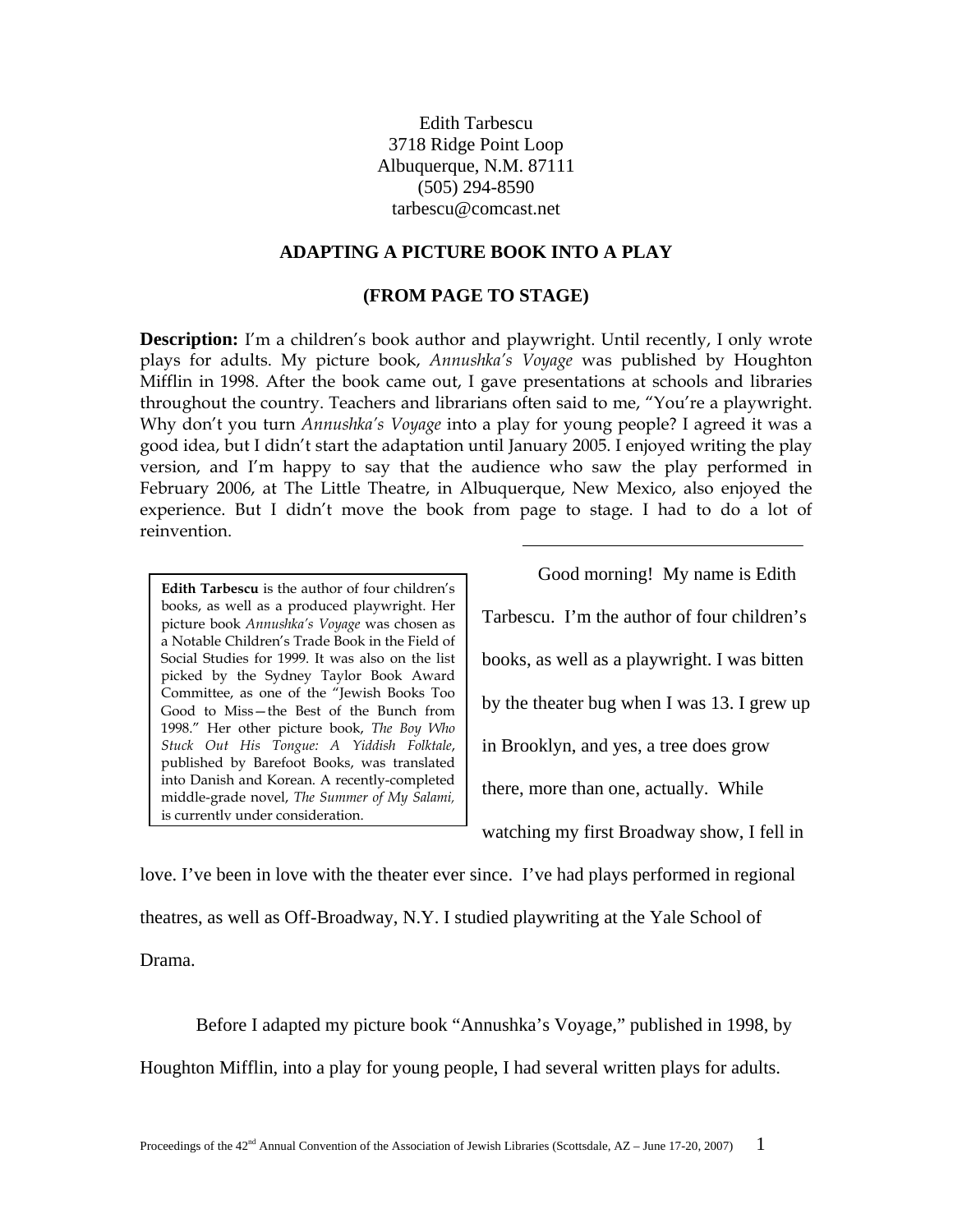After "Annushka" was published, I gave presentations at schools and libraries all over the country--both secular and religious. Several librarians told me, "Why don't you turn your book into a play?"

 I was busy with adult plays, but I finally took their advice. I'm glad I did. It was a wonderful experience.

The only rule about writing books, or plays, is never bore your audience and don't preach.

But there are certain things to keep in mind, for example, the antagonist must want something and want it badly. Think of Lady Macbeth!

 There also must be conflict and tension. I added more conflict to the play than there was in the book. I added conflict between the two girls, and between the girls and the guards on the ship, and at Ellis Island.

 A book is usually written in first person or third person. There is narrative and dialogue. A play is only written in dialogue. The dialogue should move the plot along and should never be chit-chat, e.g., How are you? I'm fine. How's the weather? Think it's going to rain? Weak dialogue doesn't advance the story. Strong dialogue reveals character, for example, in Tennessee Williams's play "The Glass Menagerie," Tom, the protagonist, wants the audience to know that his father abandoned the family. But Williams isn't mundane. Instead of saying the facts in a straight-forward way, the main character says, "My father fell in love with long distance." In the same play, when the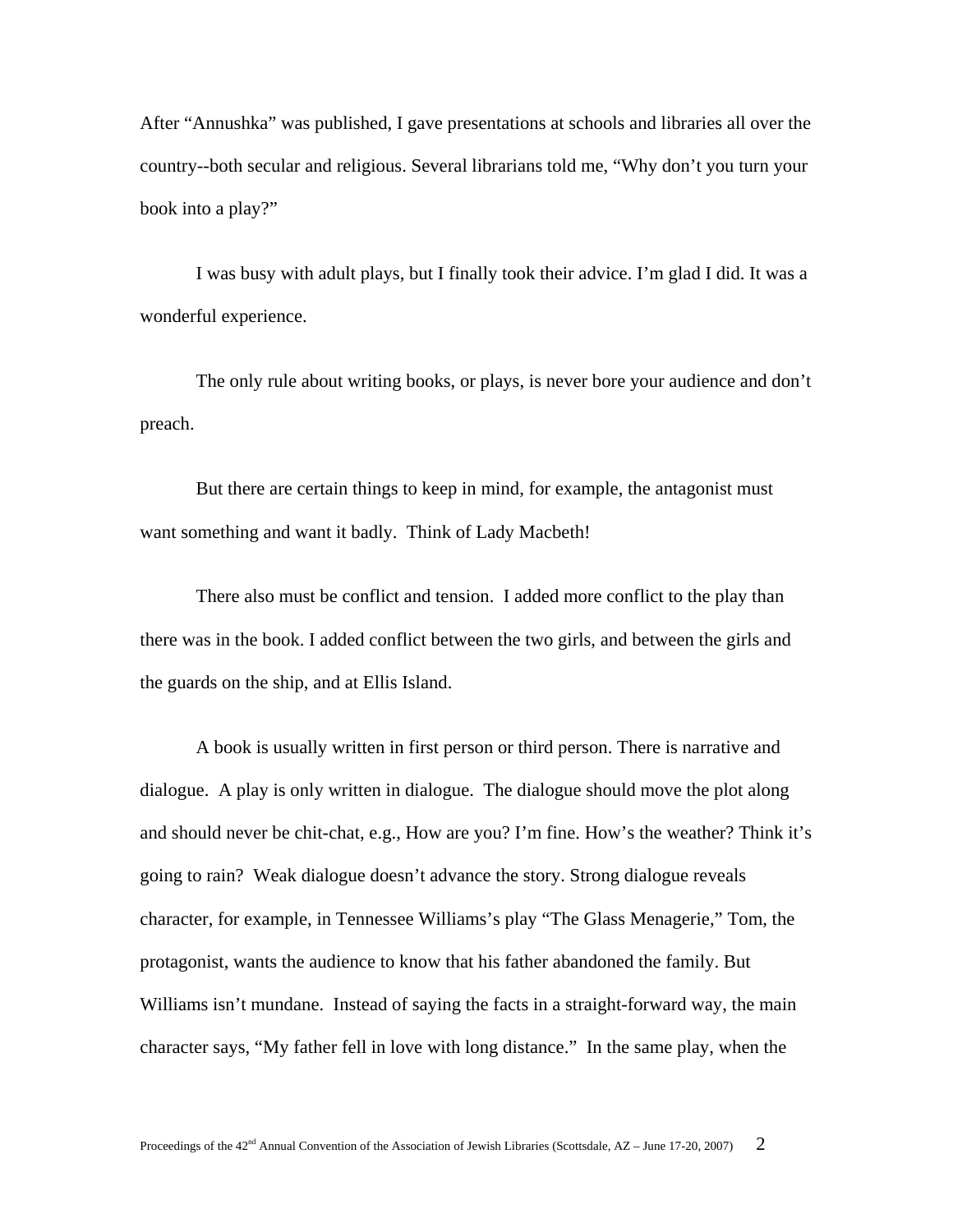mother is waking Tom, she calls in a strident voice, "Rise and shine, rise and shine. Each character speaks in a distinctive way.

 Getting back to "Annushka's Voyage," my book starts with Grandma telling Anya & Tanya that a letter from Papa has just arrived from New York.

 I decided that was not a good starting point for my play. A picture book tells a story in words and pictures and is usually 32 pages. I had the advantage of opening up the book: i.e., expanding and embellishing the text. Instead of starting when Papa has already left for America, I started the play before Papa leaves. The play opens on the last night of Hanukkah. The four characters are celebrating and singing "Tumbalalaika." After that brief opening, Papa tells the girls he's leaving for America. We hear their reactions and their fears.

 I also open up the scenes on the farm while the girls wait for Papa to send them their steamship tickets. (Read from book and play.)

 The heart of the story is the journey and traveling in third-class (steerage). The ship is a perfect place for tension, conflict, and drama by showing, not telling about the storm they encounter, and the officials who keep them in their place. I also show Tanya, the rebellious, younger sister, sneaking up to the first class deck and getting caught by a guard. (Read from play.)

 The ending of the play was also changed to suit the medium. In the book, Anya & Tanya are worried about meeting Papa. Will he be at Ellis Island? Will they find each other? By waving the candlesticks that had been a gift from Grandma, they find their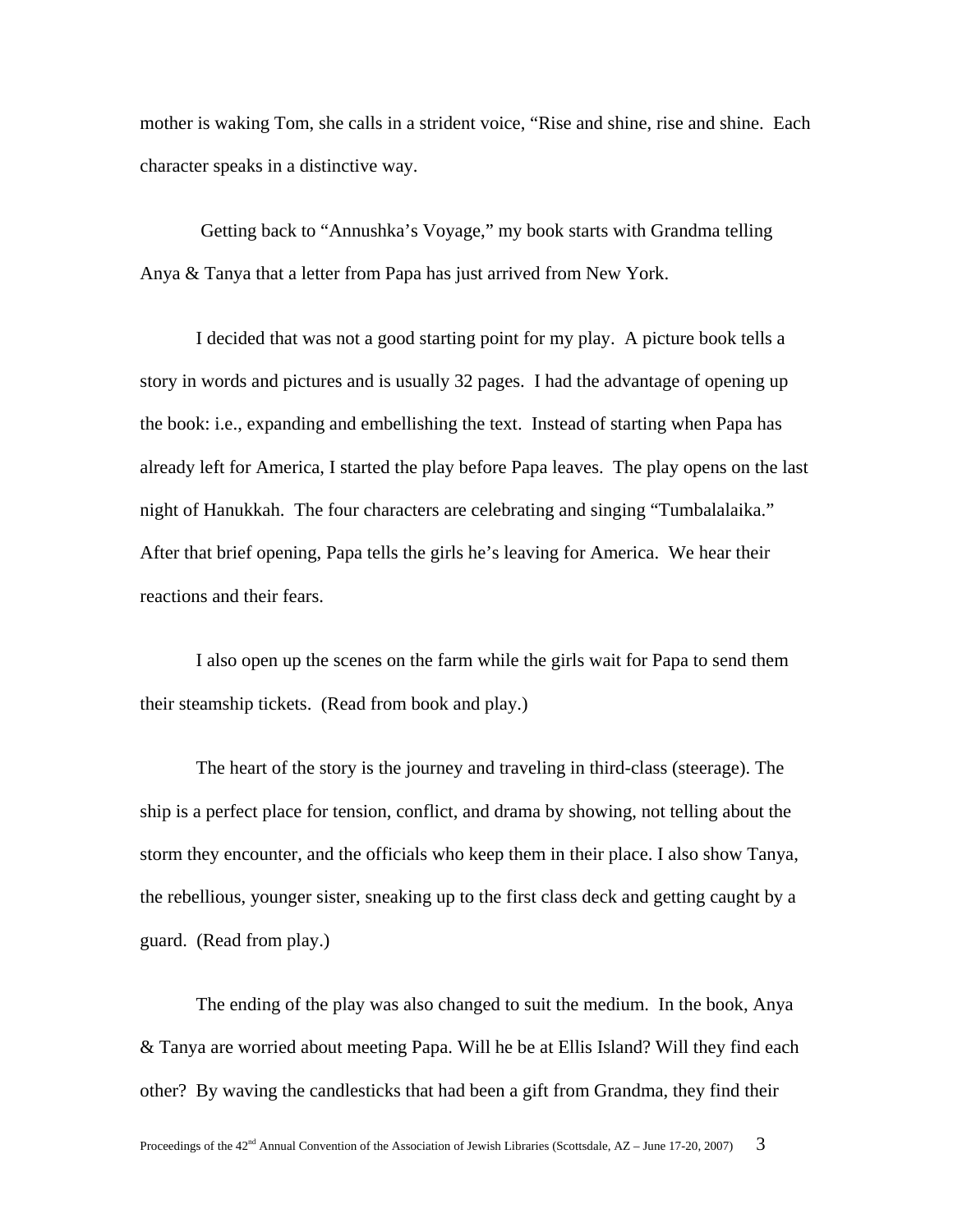father. In my play, Papa is not there to meet them. That creates tension for the audience. Where is he? Will he show up? What will become of Anya  $\&$  Tanya? We see the girls on stage waiting, but instead of hearing what happened to Papa, we see him picked up by a policeman for purportedly stealing a loaf of bread.

(Read that scene in play) This is another example of showing, not telling.

 The play ends with the policeman apologizing to Papa for arrested the wrong man. After that scene, the policeman drives Papa to the Battery in Lower New York so he can catch the ferry to Ellis Island to pick up his daughters.

 While the girls are waiting, a doctor looks after them, making sure they are safe. The play ends with the scene of Papa finally arriving at Ellis Island. He sings "Tumbalalaika" as he runs onstage to meet them. The song brings the play full circle.

 In the picture book, the story ends w/Papa taking the girls back to his apartment on the Lower East Side, in NY, where Anya says the Shabbos prayer before dinner. But I didn't want that scene in my play. It would have been anti-climactic. The drama in the play comes from Papa's late arrival, with the two girls sitting on a bench onstage, not knowing what will happen to them.

I had the play read aloud by students at Solomon Schechter, in Albuquerque, and the kids immediately noticed the different ending and were disappointed.

But, I later had the play performed at The Little Theatre, in ABQ, and the audience loved the new ending. Not everybody in the audience at the theater knew the